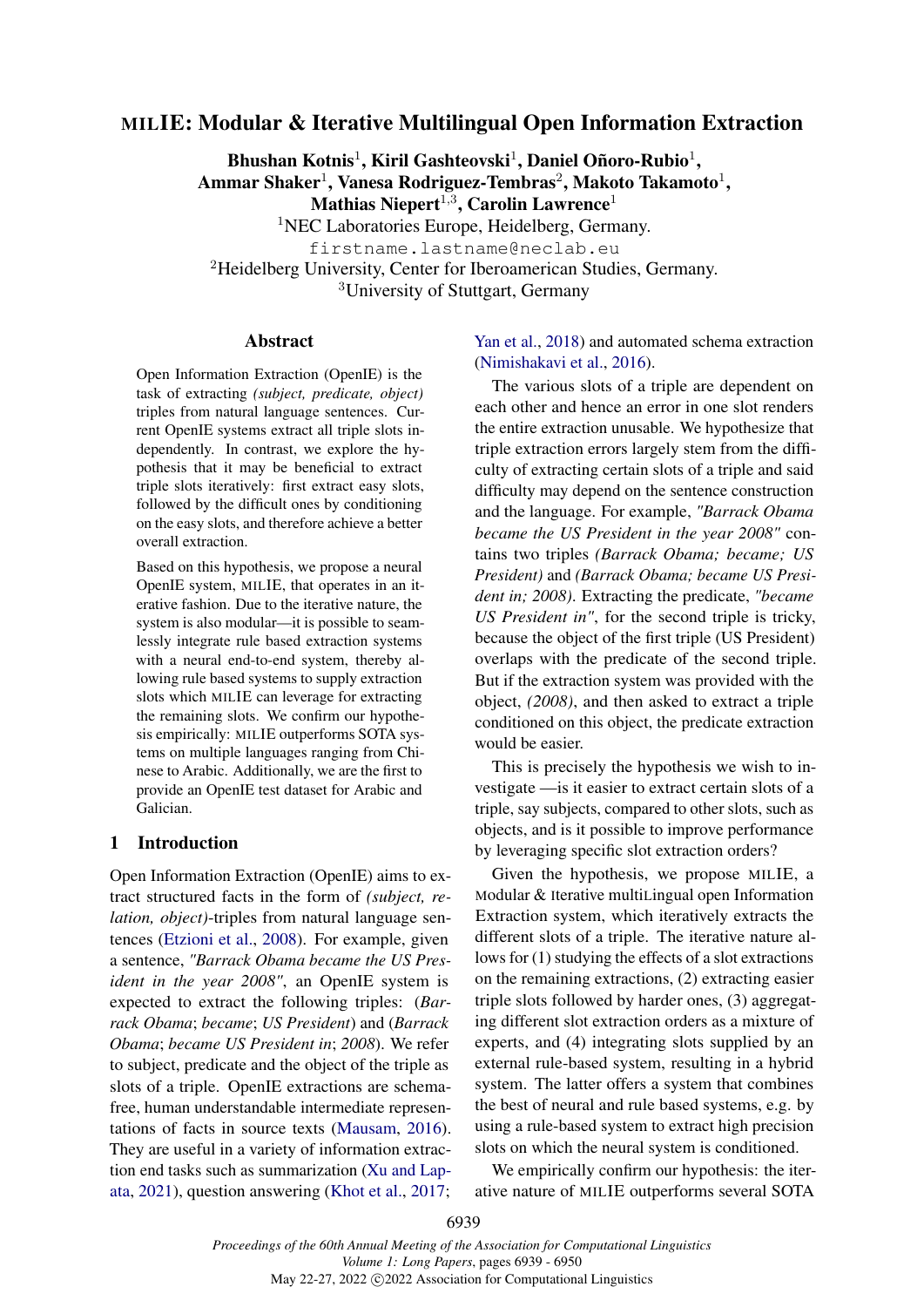systems. It proves especially useful for zero-shot multilingual extraction, which we evaluated on five different low resource languages. Additionally we show how MILIE can leverage rule-based slot extraction by conditioning on them to predict the remaining parts of the triple. Therefore MILIE is a boon for existing applications wishing to transition from a rule based information extraction system to a neural one, because MILIE would allow using the rule-based system to compensate for the lack of exhaustive training data. Finally, we perform linguistic analyses that uncovers useful insights on how different languages either make it easy or difficult for OpenIE systems to extract individual elements of the triple.

Our contributions are summarized as follows:

- 1. We propose MILIE, a multilingual OpenIE system that iteratively extracts the different slots of a triple.
- 2. We carry out extensive experiments on a variety of languages (English, Chinese, German, Arabic, Galician, Spanish and Portuguese) and demonstrate that MILIE outperforms recent SOTA systems by a wide margin, especially on languages other than English.
- 3. We perform an extensive analysis based on ablation studies and uncover interesting insights about the nature of OpenIE task in different languages.

## 2 MILIE

The backbone of our system is the iterative procedure (Section [2.1\)](#page-1-0), which allows us to investigate our hypothesis. The iterative procedure allows us to extract triple slots in various pathway orders, which results in a series of possible aggregation schemes (Section [2.2\)](#page-2-0). To create a strong iterative system, the training paradigm (Section [2.3](#page-3-0) needs to consider two aspects: (1) it needs to prepare incomplete triple extractions which represent incomplete triple extractions the system is expected to predict; (2) it creates negative samples that allow for teaching the system when to not continue with an extraction due to a prior error. With the iterative nature we also integrate rule-based systems (Section [2.4\)](#page-3-1) as well as elegantly handle the specific case of n-ary extractions, where more than 3 slots need to be extracted (Section [2.5\)](#page-3-2).

<span id="page-1-1"></span>

Figure 1: MILIE system architecture. An input sequence is is tokenized and, optionally, dependency parsed. This is given to a BERT-based transformer, which outputs a hidden state for each token. The hidden states are given to each of the extraction heads, here to the predicate head. This head marks the location of the predicate in the sequence. The system then proceeds to extract the other slots, see Figure [2.](#page-2-1)

## <span id="page-1-0"></span>2.1 Iterative Prediction

To implement the iterative nature of our system, we use a BERT-based transformer [\(Devlin et al.,](#page-8-2) [2019\)](#page-8-2) as the base building block. On top of this block, we add a total of four neural networks blocks in parallel, which we refer to as heads and which are each in charge of extracting a particular triple slot. Concretely, we have the heads  $f_s$ ,  $f_o$ ,  $f_p$ ,  $f_a$ , which are in charge of predicting *s*ubject, *o*bject, *p*redicate and *a*rgument, respectively. The argument head is an extra feature, which is needed for n-ary extractions that occur in some datasets, where in addition to the triple there might be an argument that modifies the triple, e.g., a temporal phrase.

Given an input sequence of words of length  $N$ ,  $S = w_1, \dots, w_N$ , the task for each extraction head is framed as a BIO tagging problem. For this, each output head outputs a label  $l_i$  for token  $w_i$ , where  $l_i \in \{B, I, O\}, i = 1 \cdots N$  $l_i \in \{B, I, O\}, i = 1 \cdots N$  $l_i \in \{B, I, O\}, i = 1 \cdots N$  (see Figure 1 for the architecture). The output heads use the final transformer hidden state and predict labels denoted by  $L_s, L_o, L_p, L_a$  where  $L_{(.)} = l_1, l_2, \cdots l_N$ .

By having different extraction heads, we identify extraction slots iteratively. During prediction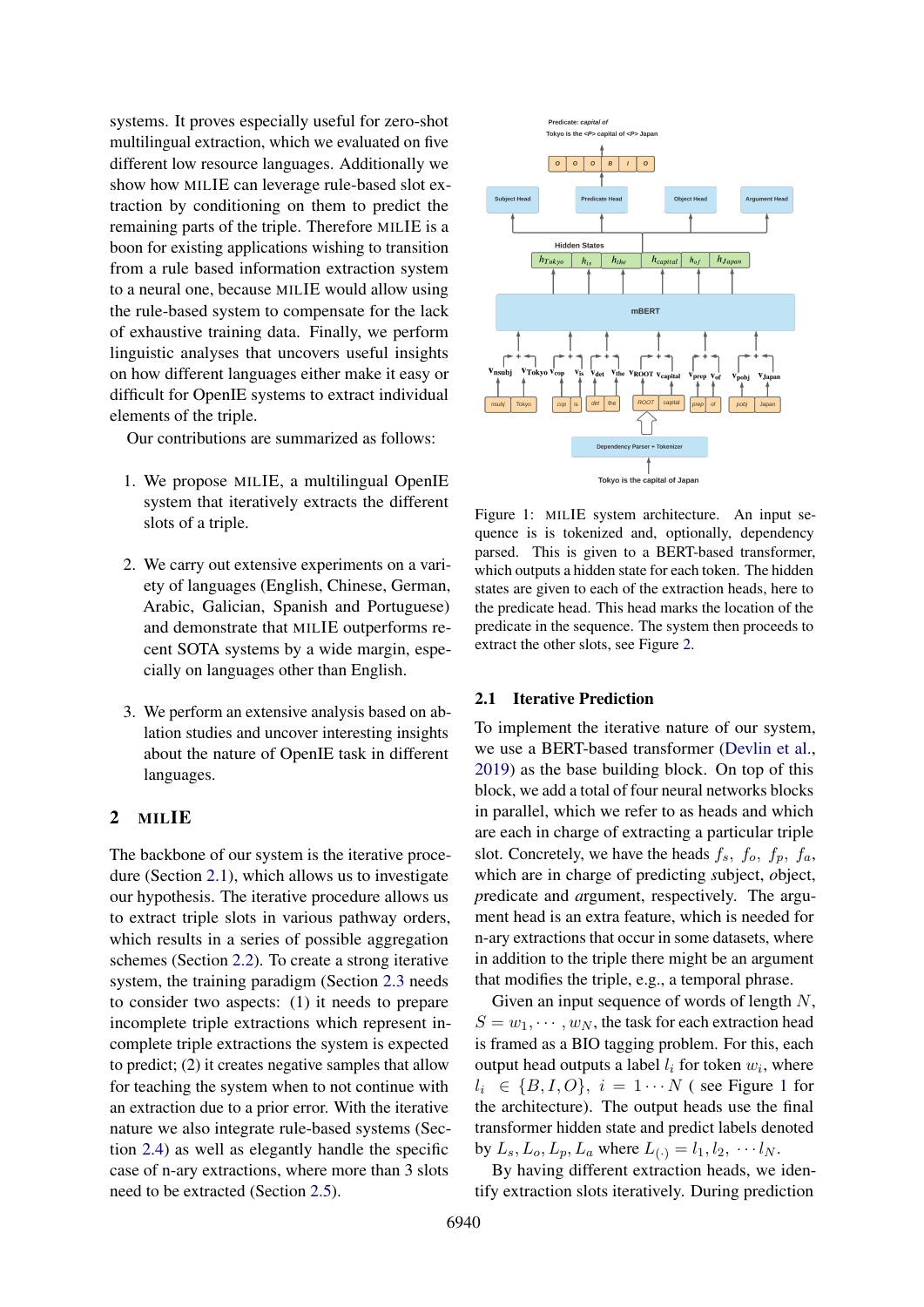<span id="page-2-1"></span>

Figure 2: Iterative extraction dynamics for decoding pathway  $P_{psoa}$ . The numbers indicate the iteration number. Iterations are color coded, black is the predicate extraction, green subject extraction, blue object extraction and red argument extraction.

time, along with the input sentence, the model also expects extractions predicted by the previous iterations. To provide this information we add special symbols to the sentence that explicitly mark the previous extractions in the sentence. For example, we surround the predicate with the symbol *<P>*, subject with *<S>* and object with *<O>*. For example, for predicting the object given the predicate extracted from previous iteration, the extracted predicate is marked in the sentence using the *<P>* symbol and the sentence is consequently passed through the transformer for predicting the object using the object head. We always extract the arguments at the last iteration, therefore we do not mark the arguments in the sentence. $<sup>1</sup>$  $<sup>1</sup>$  $<sup>1</sup>$ </sup>

Finally, we add the option to attach a dependency tag  $t_i$  to each word  $w_i$  in the sequence. This additional information may allow the system to more effectively learn how to extract triples. We use a language specific dependency tagger for obtaining the tags. We target languages, which are low resource for OpenIE, but could be high resource for other tasks, such as PoS tagging or dependency parsing. For a graphical overview of the MILIE architecture, see Figure [1.](#page-1-1)

#### <span id="page-2-0"></span>2.2 Aggregating Decoding Pathways

The order in which the different triple parts are extracted can be varied. This allows us to investigate the challenge of extracting triple elements in specific order on different languages. Additionally different pathways aid different kinds of extractions and combining them results in a richer set of extractions. Choosing a particular order defines a decoding pathway  $P_{uvxy}$  as a sequence of output heads where  $u, v, x, y \in \{s, p, o, a\}$ . For example, the decoding pathway  $P_{\text{spoa}}$  denotes a sequence of output functions  $(f_s, f_p, f_o, f_a)$ .

Fixing the n-ary argument extraction in the final iteration we obtain the following six decoding pathways-  $P_{spoa}, P_{sopa}, P_{psoa}, P_{posa}, P_{ospa}, P_{opsa}.$ Let's assume the decoding pathway  $P_{psoa}$ : predicates are extracted first, then for each predicate, subjects are extracted, then for each (predicate, subject) pair objects are extracted and finally for every extracted (predicate, subject, object) tuple all the n-ary arguments are extracted. This extraction procedure preserves the relationships between the extracted elements resulting in correctly extracting multiple triples. Figure [2](#page-2-1) illustrates this procedure.

We hypothesize that some triples are easier to predict if, e.g., the predicate is extracted first while for others subject first would work well. This could differ from triple to triple, but also with different languages. Consequently, some decoding pathways might be more error prone than others. This leads to two questions: (1) Which pathways are best? (2) Can we improve recall by aggregating triples using different decoding pathways?

We propose a simple algorithm we term as *Water Filling* (WF) for aggregating the extractions. This is inspired by the power allocation problem in the communication engineering literature [\(Ku](#page-9-4)[mar et al.,](#page-9-4) [2008\)](#page-9-4). Imagine a thirsty person with access to different pots of water with varying levels of purity and with the caveat that the amount of water is inversely proportional to the purity. The natural solution is to first drink the high purity water and move on to the pots in decreasing level of purity until the thirst is quenched. We use the same idea. Treating each decoding pathways as an expert, we assume that the triples extracted by all 6 pathways are more accurate compared to those extracted by only 5 pathways, 4 pathways and so on. This can be thought of as triples obtaining votes from experts. Starting with an empty set, for each sentence we start adding triples to the set in the

<span id="page-2-2"></span><sup>&</sup>lt;sup>1</sup>Preliminary experiments suggested that predicted the argument last leads to better overall results. This makes sense intuitively, as the argument can modify the entire triple.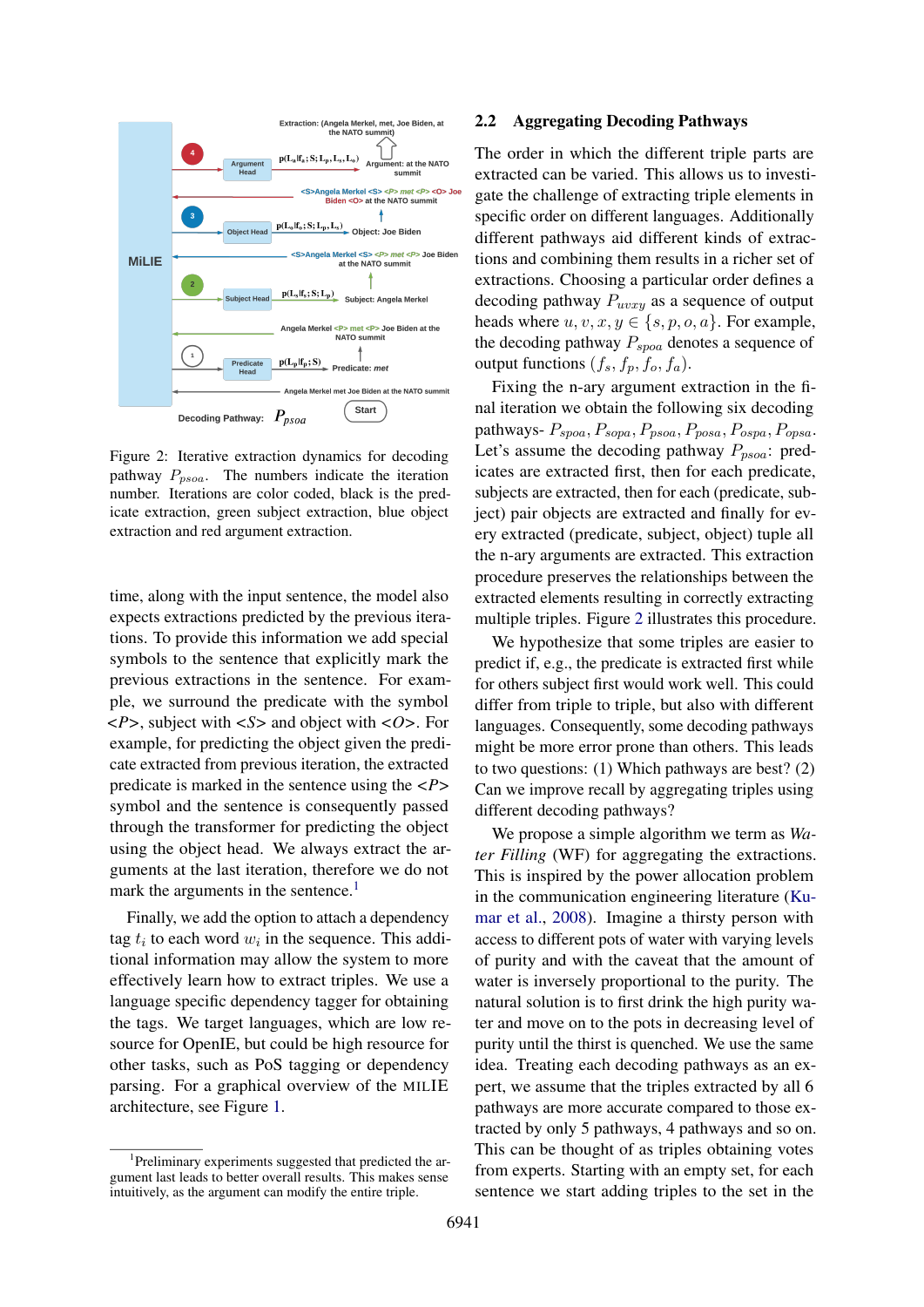order of decreasing number of received votes. The normalized votes a triple receives is used as the confidence value of the triple. Although the procedure is explained in a sequential manner it can be parallelized by running all 6 pathways in parallel.

# <span id="page-3-0"></span>2.3 Training

Triple preparation. For effectively extracting different triple slots conditioned on other slots, the model needs to see such combinations during training. However, enumerating all possible combinations exhaustively is prohibitively expensive. We propose a sampling technique that ensures that the model sees varied combinations of different targets and prior extractions. This is done by creating a training set that simulates a prior extraction and forces the model to predict the next extraction. To ensure that the training dataset size does not explode, we randomly sample one pathway order for each training instance.

Based on the sampled pathway, we randomly sample at which step in the decoding process we are at and then mark the slots prior to this step in the sentence and use the remaining steps as target labels. We allow for multiple instances of the target labels, however there is only one instance of the marked element. For example, given one subject the target could be multiple predicates. This procedure trains the model to predict an appropriate label conditioned on a variety of previous predictions. At each time step we update the parameters of the currently used head and the underlying model.

Given that triples are at different steps in their decoding process, we minimize different loglikelihood functions. We describe the log likelihood functions along with a few example of the training instances in Table [1.](#page-4-0) We list additional details in Appendix [A.](#page-9-5)

Negative Sampling. Iterative prediction is prone to error amplification, i.e. if an error is made during the first iteration then the error propagates and affects subsequent extractions. Anticipating this, we train MILIE to recognize extraction errors made in the previous iteration. We purposely augment the training data with corrupted data points containing incorrectly marked extractions. For each of the incorrect extractions the model is trained to predict a blank extraction, i.e., predicting the outside label for all tokens. We use a similar sampling procedure as described previously. For every training data point from a fixed number of training data

points, we create one negative sample using one of the three techniques and then choose  $k$  negative samples, where  $k$  is a hyperparameter.

We corrupt triples using three techniques:  $(1)$ corrupting the predicates by replacing them with randomly chosen tokens from the sentence, (2) corrupting the subject and object by exchanging them, and (3) by mismatching the subject object pairs from different triples. We detail the entire procedure in Appendix [A.](#page-9-5)

### <span id="page-3-1"></span>2.4 Integrating Linguistic Rule based systems

Crucially, each output head is conditioned on the input and the output labels extracted by the previous function. This feature allows MILIE to seamlessly integrate rule based systems with neural systems since the conditioning can be also done on extractions obtained from rule based systems. This is advantageous in situations where a linguistic rule based system works well, for say, extracting objects. Then MILIE can complete the missing parts of the triple conditioned on the objects.

We treat the output of the rule based system as potential objects paired with subjects and extract the predicate connecting them. If the rule based extraction is incorrect, then MILIE can detect the error and extract nothing. This results in more accurate extractions compared to simply post-processing the extracted tokens using linguistic rules.

#### <span id="page-3-2"></span>2.5 Binarizing n-ary Extractions

We evaluate MILIE on both n-ary as well as binary triple extraction datasets. One simple way to convert the n-ary extractions to binary extraction is to ignore the n-ary arguments. However, this will lead to a decrease in recall because the n-ary arguments may not be part of other extracted triples due to the initial n-ary extraction. Another method is to treat the extracted n-ary arguments as objects to the same subject, predicate pair. This would ensure that the extracted arguments are not dropped, however this may result in drop of precision since the n-ary argument may not attach to the same predicate. For example, consider the extraction (*Barrack Obama; became; US President; in the year 2008*). Treating n-ary arguments as objects results in (*Barrack Obama; became; US President*) and (*Barrack Obama; became; in the year 2008*) resulting in an incorrect extraction.

In contrast to the above subpar solutions, the iterative nature of MILIE allows us to elegantly address the problem of converting n-ary extractions into a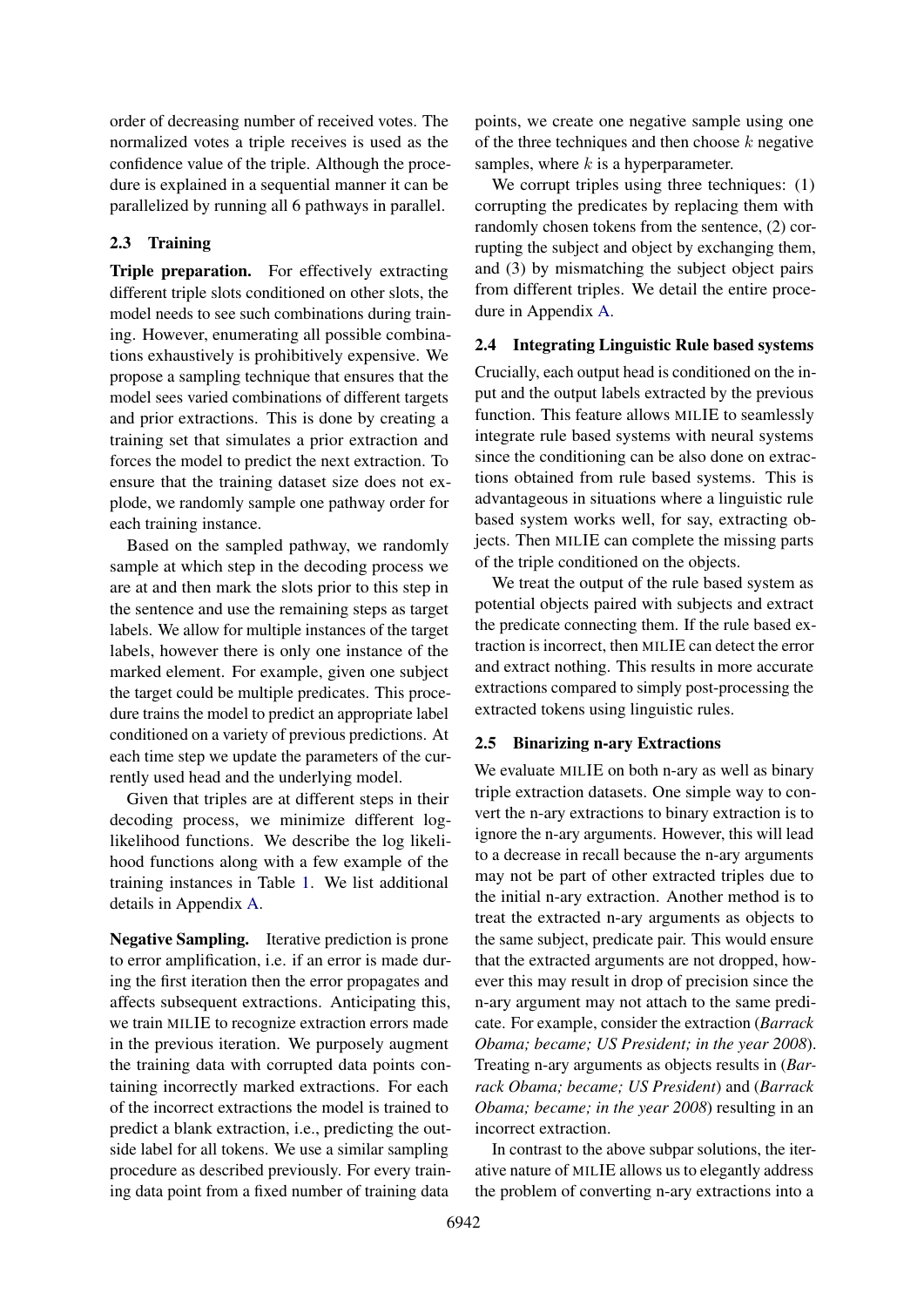<span id="page-4-0"></span>

| <b>Likelihood function</b>                                                                                                                   | <b>Input Sentence</b>                                                                                                                     | Head              | <b>Target</b>           |
|----------------------------------------------------------------------------------------------------------------------------------------------|-------------------------------------------------------------------------------------------------------------------------------------------|-------------------|-------------------------|
| $\mathcal{L}_p = -\sum_{i=1}^N log p(l_i^p f_p(\theta);S)$                                                                                   | The Taj Mahal was built by Shah Jahan in 1643                                                                                             | Predicate         | built by                |
| $\mathcal{L}_s = -\sum_{i=1}^N log p(l_i^s f_s(\theta);S;L^p)$<br>$\mathcal{L}_o = -\sum_{i=1}^{N} \log p(l_i^o   f_o(\theta); S; L^p; L^s)$ | The Taj Mahal was <p>built by<p> Shah Jahan in 1643<br/>The <s>Taj Mahal<s> was <p>built by<p> Shah Jahan in 1643</p></p></s></s></p></p> | Subject<br>Object | Taj Mahal<br>Shah Jahan |
| $\mathcal{L}_a = -\sum_{i=1}^{N} \log p(l_i^a   f_a(\theta); S; L^p; L^s; L^o)$                                                              | The <s>Taj Mahal<s> was <p>built by<p><o>Shah Jahan<o> in 1643</o></o></p></p></s></s>                                                    | Argument          | in 1643                 |
| $\mathcal{L}_p = -\sum_{i=1}^N log p(l_i^p   f_p(\theta); S; L^s; L^o)$                                                                      | The <s>Taj Mahal<s> was built by <o>Shah Jahan<o> in 1643.</o></o></s></s>                                                                | Predicate         | built by                |
| $\mathcal{L}_s = -\sum_{i=1}^N log p(l_i^s   f_s(\theta); S; L^o)$                                                                           | The Taj Mahal was built by <0>Shah Jahan<0> in 1643.                                                                                      | Subject           | Taj Mahal               |
| $\mathcal{L}_o = -\sum_{i=1}^N log p(l_i^o   f_o(\theta), S)$                                                                                | The Taj Mahal was built by Shah Jahan in 1643.                                                                                            | Object            | Shah Jahan              |

Table 1: A few examples of training inputs and corresponding log likelihood functions.

<span id="page-4-1"></span>

| English                                                                                                                                                      | (Ro et al., 2020) Translation                                                                                                                                                     | <b>Error Explanation</b>                                                                                                                                                                                                    |
|--------------------------------------------------------------------------------------------------------------------------------------------------------------|-----------------------------------------------------------------------------------------------------------------------------------------------------------------------------------|-----------------------------------------------------------------------------------------------------------------------------------------------------------------------------------------------------------------------------|
| The stock pot should be chilled and the solid lump<br>of dripping which settles when chilled should be<br>scraped clean and re-chilled for future use.       | La olla de caldo debe ser enfriado y la masa sólida<br>de goteo que se asienta cuando [se] enfriada se debe<br>raspar limpio y re-enfriada para uso futuro.                       | "enfriado": the gender of the adjective doesn't<br>match the noun.<br>"[se]": missing reflexive particle.<br>"enfriada": wrong use of the participle.<br>"raspar-limpio": syntactic error.                                  |
| However, States West isn't abandoning its pursuit of<br>the much-larger Mesa.                                                                                | Sin embargo, States West no abandona su búsqueda<br>de la tan - Mesa grande.                                                                                                      | <tan -="" grande="" mesa="">: syntactically and semanti-<br/>cally incorrect.</tan>                                                                                                                                         |
| The rest of the group reach a small shop, where<br>Brady attempts to phone the Sheriff, but the<br>crocodile breaks through a wall and devours<br>Annabelle. | El resto del grupo llega a una pequeña tienda,<br>donde Brady intentos de teléfono del Sheriff, pero<br>los saltos de cocodrilo a través de una pared, y de-<br>vora a Annabelle. | " <i>intentos</i> ": number and the gender don't match<br>with the noun.<br>"de teléfono del Sheriff": telefóno cannot be used<br>as a verb.<br>"los saltos de cocodrilo a través de una pared":<br>semantically incorrect. |

Table 2: Examples of incorrectly translated sentences. Using red we highlight mistranslated words, using blue, missing words, and with a strikethrough the parts that are semantically or syntactically incorrect.

binary format: we treat the extracted n-ary arguments as hypothesized objects. We then provide the extracted subject, hypothesized object pair to the model, which then extracts a new predicate conditioned on the previously extracted subject and the hypothesized object, i.e.,  $p(L_p | f_p(\theta); S; L_s =$ "Barrack Obama";  $L_o$  = "year 2008"). This creates a possibility of extracting the correct predicate, something that is not possible with existing n-ary OpenIE systems.

### 3 Experiments

#### 3.1 Setup

Baselines & Training. We compare MILIE with both unsupervised and supervised baselines. Specifically we compare MILIE with ClausIE, MinIE, Stanford-OIE, RNN-OIE, OIE6 [\(Del Corro](#page-8-3) [and Gemulla,](#page-8-3) [2013;](#page-8-3) [Gashteovski et al.,](#page-8-4) [2017;](#page-8-4) [Stanovsky et al.,](#page-9-7) [2018;](#page-9-7) [Angeli et al.,](#page-8-5) [2015;](#page-8-5) [Kol](#page-8-6)[luru et al.,](#page-8-6) [2020a\)](#page-8-6) and Multi2OIE [\(Ro et al.,](#page-9-6) [2020\)](#page-9-6) on English. Multi2OIE is the only neural system capable of extracting triples from multiple languages and therefore it is the only available baseline for the non-English evaluations.

We use the English RE-OIE2016 [\(Zhan and](#page-9-8) [Zhao,](#page-9-8) [2020\)](#page-9-8) training dataset used in [\(Ro et al.,](#page-9-6) [2020\)](#page-9-6). This training dataset contains n-ary extractions allowing MILIE to be evaluated on both n-ary as well as binary extraction benchmarks. Evaluation on languages other than English is always zero-shot, i.e., the model is trained using only the English Re-OIE2016 dataset and tested on test set of the other languages.

CaRB benchmark. We use the CARB benchmark introduced in [\(Bhardwaj et al.,](#page-8-7) [2019\)](#page-8-7) for evaluating English OpenIE n-ary extraction. However, the CARB benchmark also suffers from serious shortcomings due to its evaluation method based on token overlaps. For example, [\(Gashteovski et al.,](#page-8-8) [2021\)](#page-8-8) discovered that a simple OpenIE system that breaks the sentence into a triple at the verb boundary achieves 0.70 recall and 0.19 precision. This is problematic since it indicates that simply adding extraneous words to the extraction results in improved recall.

BenchIE benchmark. Due to the issues identified for CaRB, we also evaluate using BenchIE, which is an exhaustive fact based multilingual OpenIE benchmark proposed by [\(Gashteovski](#page-8-8) [et al.,](#page-8-8) [2021\)](#page-8-8). BenchIE evaluates explicit binary extractions in English, Chinese, and German. BenchIE is accompanied by an annotation tool, AnnIE [\(Friedrich et al.,](#page-8-9) [2021\)](#page-8-9), for extending the benchmark to additional languages. For Arabic, we translated 100 sentences from BenchIE-English to Arabic with the help of a native Arabic speaker and then extracted triples using AnnIE. Similarly for Galician we translated all 300 sentences to Galician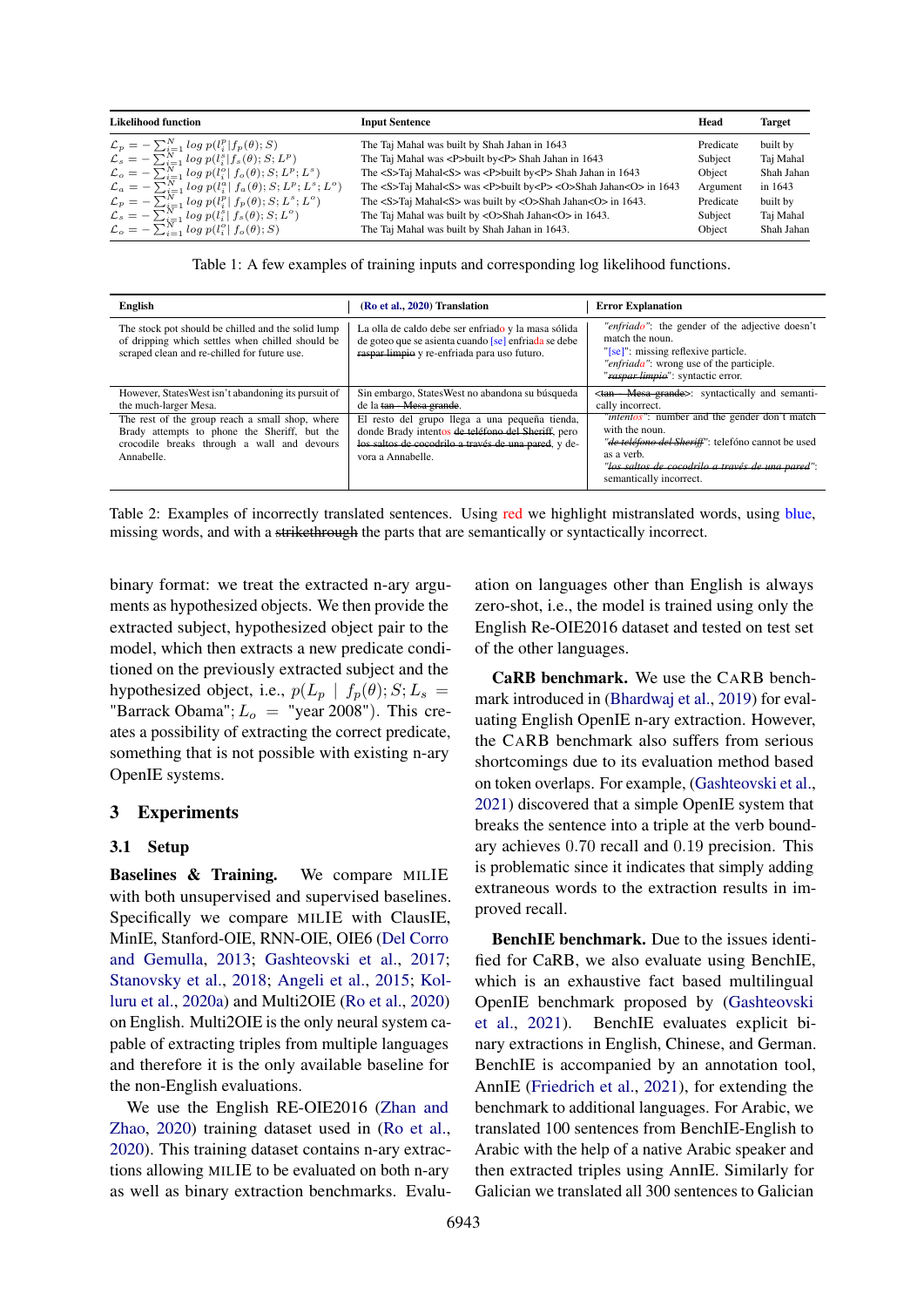<span id="page-5-0"></span>

|              |      | <b>Chinese</b> |      | <b>German</b> |      | <b>Arabic</b> |     | Galician    |     |      |      |      |
|--------------|------|----------------|------|---------------|------|---------------|-----|-------------|-----|------|------|------|
|              | F1   | P              | R    | F1            | P    | R             | F1  | $\mathbf P$ | R   | F1   |      | R    |
| <b>M2OIE</b> | 17.1 | 25.7           | 12.8 | 4.0           | 8.9  | 2.6           | 4.9 | 16.3        | 2.9 | 8.7  | 14.7 | 6.2  |
| millE        | 20.5 | 25.2           | 17.3 | 8.5           | 13.4 | 6.3           |     |             |     | 18.3 | 23.7 | 14.8 |
| - DEP        | 19.2 | 19.8           | 18.7 | 8.4           | 11.3 | 6.7           | 7.3 | 14.2        | 4.9 | 13.9 | 16.6 | 11.9 |
| $-$ NS       | 17.3 | 19.6           | 15.5 | 10.3          | 14.3 | 8.0           | 4.0 | 10.8        | 2.5 | 13.7 | 18.5 | 10.9 |
| - Bin        | 20.0 | 22.0           | 18.4 | 9.0           | 13.5 | 6.7           | 7.5 | 13.8        | 5.1 | 17.3 | 21.7 | 14.4 |

<span id="page-5-1"></span>Table 3: MILLIE performance comparison on multilingual BenchIE. - DEP represents MILIE trained and evaluated without dependency tags, -NS represents absence of negative sampling, -Bin represents lack of binarizing mechanism. MILIE always outperforms M2OIE. For Arabic no dependency tags were available, therefore the first entry for Arabic is in the line - DEP.

|              | Spanish (LM) |      |      | Portuguese (LM) |      |      | Spanish-Clean (LM) |      |      |
|--------------|--------------|------|------|-----------------|------|------|--------------------|------|------|
|              | F1           | P    | R    | F1              | P    | R    | F1.                |      | R    |
| <b>M2OIE</b> | 60.2         | 59.1 | 61.2 | 59.1            | 56.1 | 62.5 | 53.5               | 66.0 | 44.9 |
| millE        | 64.2         | 69.5 | 59.7 | 65.6            | 70.2 | 61.6 | 55.7               | 58.1 | 53.5 |
| - DEP        | 48.1         | 64.4 | 38.4 | 46.9            | 58.8 | 39.0 | 45.0               | 62.0 | 35.3 |
| - NS         | 59.1         | 75.7 | 48.5 | 62.4            | 74.0 | 54.0 | 59.5               | 66.2 | 53.9 |

Table 4: MILLIE performance comparison on CARB lexical match (LM) benchmark. - DEP represents MILIE trained and evaluated without dependency tags, -NS represents absence of negative sampling. MILIE always outperforms M2OIE, except for the recall on the erroneous automatic translation of Spanish and Portuguese.

with the help of a native Galician speaker who also annotated the dataset using AnnIE.

Multilingual CaRB. Additionally we also evaluate MILIE on the Spanish and Portuguese multilingual CaRB datasets introduced in [Ro et al.](#page-9-6) [\(2020\)](#page-9-6). The lexical match evaluation used in this dataset has numerous shortcomings [\(Bhard](#page-8-7)[waj et al.,](#page-8-7) [2019\)](#page-8-7), however we include it for a fair comparison to [Ro et al.](#page-9-6) [\(2020\)](#page-9-6)'s Multi2OIE system. The CARB test set was translated to Spanish and Portuguese using the Google Translate API. To investigate the quality of these automatic translations, we randomly sampled 100 sentences from the test sets and had them evaluated by native Spanish and Portuguese speakers. To our surprise we discovered that around 70 percent of the sentence or extraction translations were inaccurate. Table [2](#page-4-1) shows a few examples of the incorrect translations. For an accurate and clean comparison with Multi2OIE we also cleaned up part of the Spanish test set by re-translating 149 sentences and their extractions in Spanish. These translations were done by native Spanish speakers.

On the CARB English benchmark we use results for baselines reported in [\(Ro et al.,](#page-9-6) [2020\)](#page-9-6) and [\(Kolluru et al.,](#page-8-6) [2020a\)](#page-8-6). For evaluating on BenchIE, we run all the baselines on the BenchIE English evaluation benchmark. For multilingual BenchIE

we train Multi2OIE using the code and hyperparameters supplied in the paper. For hyperparameter tuning we use the CARB English validation set and use the F1 scores obtained using the CARB evaluation procedure for comparing models with different hyperparameters. The MILIE model is trained using negative sampling and includes the dependency tag information and binarization. We use the spaCy dependency parser for obtaining dependency tags. We were unable to find a dependency parsing tool with universal dependencies for Arabic and therefore we did not use dependency tags for Arabic. For BenchIE, MILIE uses the binarization function described in Section [2.5,](#page-3-2) but not for CARB and lexical match because they evaluate n-ary extractions.

#### 3.2 Results

#### 3.2.1 English

In Table [5,](#page-6-0) we compare MILIE with several unsupervised and supervised baselines in English on CARB and BenchIE. MILIE performs much better compared to other neural baselines on BenchIE. This is not the case for the CARB dataset since CARB penalizes compact extractions and rewards longer extractions [\(Gashteovski et al.,](#page-8-8) [2021\)](#page-8-8). Although rule based systems like ClausIE and MinIE outperform neural systems, they cannot be used for languages other than English.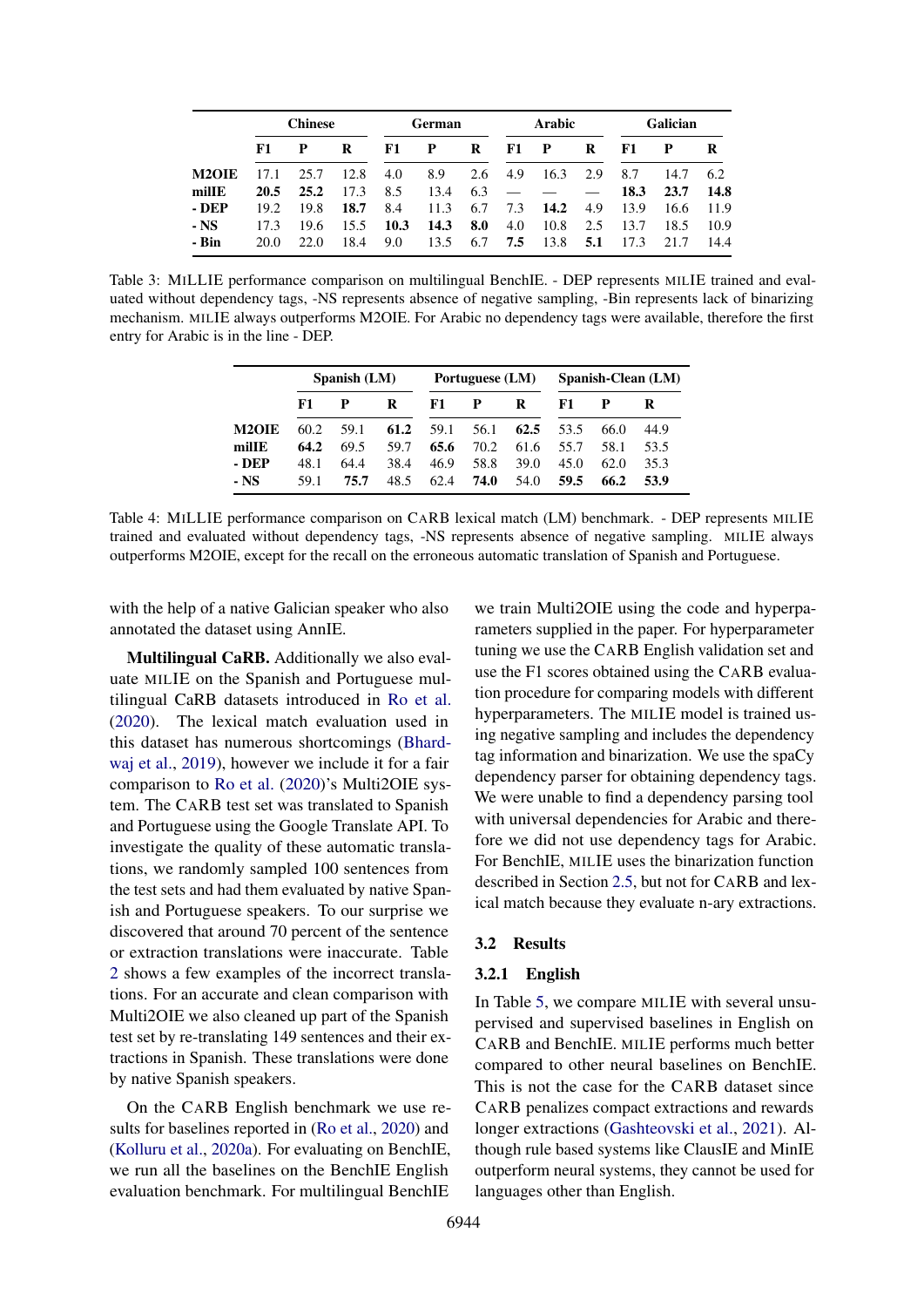<span id="page-6-0"></span>

| <b>English</b>     |      | CaRB-nary |      | <b>BenchIE-binary</b> |       |      |
|--------------------|------|-----------|------|-----------------------|-------|------|
|                    | F1   | Prec.     | Rec. | F1                    | Prec. | Rec. |
| <b>ClausIE</b>     | 44.9 |           |      | 33.9                  | 50.3  | 25.6 |
| MinIE              | 41.9 |           |      | 33.7                  | 42.9  | 27.8 |
| <b>Stanford</b>    | 23.0 |           |      | 13.0                  | 11.1  | 15.7 |
| <b>R-OIE</b>       | 46.7 | 55.6      | 40.2 | 13.0                  | 37.3  | 7.8  |
| <b>S-OIE</b>       | 49.4 | 60.9      | 41.6 |                       |       |      |
| OIE6               | 52.7 |           |      | 25.4                  | 31.1  | 21.4 |
| M <sub>2</sub> OIE | 52.3 | 60.9      | 45.8 | 22.8                  | 39.2  | 16.1 |
| milIE              | 45.0 | 48.6      | 41.8 | 27.9                  | 36.6  | 22.4 |
| -DEP               | 41.2 | 44.1      | 38.6 | 26.7                  | 31.1  | 23.4 |
| $-NS$              | 44.7 | 47.6      | 42.2 | 25.8                  | 29.6  | 22.9 |
| -Bin               |      |           |      | 27.7                  | 34.6  | 23.1 |

Table 5: MILIE performance comparison on CARB and BenchIE English benchmarks. MILIE performs best out of all models on BenchIE. It performs worse compared to some model on CaRB, which is due to the CaRB evaluation scheme where overly long extractions are rewarded.

#### 3.2.2 Multilingual

In Table [3,](#page-5-0) we compare MILIE with Multi2OIE (M2OIE) on the multilingual BenchIE benchmark. MILIE performs significantly better compared to Multi2OIE for all the languages. For German and Arabic both Multi2OIE and MILIE perform significantly worse compared to the other languages. The presence of separable prefixes in German verbs which cannot be extracted using BIO tags results in low performance. The BIO tagging scheme assumes continuity of phrases which is absent for most German verbs present in predicates, resulting in extremely low recall. For Arabic, the low scores are due to the Verb-Subject-Object nature of the Arabic language along with the fact that subjects or objects can be expressed as part of the verb. This calls for additional research on framing OpenIE tasks for languages such as German and Arabic. MILIE significantly outperforms Multi2OIE for Galician language which is closely related to Portuguese. Ablation results in Table [3](#page-5-0) also indicate the usefulness of adding the dependency tags, negative sampling, and the binarization mechanism.

In Table [4,](#page-5-1) we compare MILIE with Multi2OIE on the CARB lexical match benchmark. MILIE, without negative sampling works best for Spanish clean data. This is not due to the language, but due to the lexical match evaluation which rewards overly long extractions even if incorrect. Not using negative sampling sometimes improves recall which may improve F1 score. This is observed for the German benchmark.

<span id="page-6-2"></span>

| English                               | F1. |                   | Prec. Rec. | $\Delta$ F1 |
|---------------------------------------|-----|-------------------|------------|-------------|
| MILIE                                 |     | 27.88 36.65 22.37 |            |             |
| MILIE + CO 29.71 32.35 27.48 + 1.83 % |     |                   |            |             |

Table 6: Performance comparison of Hybrid MILIE on English BenchIE. Here '+ CO' denotes system fused with extracted ClausIE Objects.

<span id="page-6-3"></span>

| <b>F1-Score</b> | EN   | DE  | zн   | AR  | GL   | ES   |
|-----------------|------|-----|------|-----|------|------|
| <b>SPOA</b>     | 26.3 | 8.7 | 20.3 | 5.3 | 17.5 | 55.2 |
| <b>SOPA</b>     | 24.9 | 8.2 | 18.2 | 5.8 | 17.5 | 53.1 |
| <b>PSOA</b>     | 27.7 | 8.8 | 19.5 | 5.0 | 17.5 | 51.4 |
| <b>POSA</b>     | 27.4 | 8.1 | 19.4 | 5.4 | 17.1 | 51.7 |
| <b>OSPA</b>     | 22.4 | 8.0 | 17.1 | 5.7 | 15.3 | 45.5 |
| <b>OPSA</b>     | 22.2 | 7.9 | 17.5 | 6.4 | 15.2 | 47.9 |
| <b>DYN</b>      | 26.9 | 9.0 | 19.5 | 4.9 | 17.5 | 51.0 |
| WF              | 27.9 | 8.5 | 20.5 | 7.3 | 18.3 | 55.7 |

Table 7: Comparison between different decoding schemes. WF represents water filling and DYN the dynamic setting.

## 3.2.3 Hybrid OpenIE

MILIE can easily integrate any rule based system that extracts even a part of the triple. To evaluate this, we first simulate a system that only extracts the object and use MILIE to extract other parts of the triple. We do this by employing ClausIE for extracting triples for the BenchIE English data and only use the object, discarding the rest of the triple.

The reason behind the choice of selecting object extraction from ClausIE is the fact that neural systems are not good at extracting objects [\(Kolluru](#page-8-6) [et al.,](#page-8-6) [2020a\)](#page-8-6). This is also seen from additional experiments detailed in Section [4.](#page-6-1) Table [6](#page-6-2) indeed confirms that combining rule based object extraction with MILIE improves performance by over 6% in F1 score. This showcases that MILIE's ability to integrate other systems can be a great advantage.

## <span id="page-6-1"></span>4 Analysis

We would like to analyze that the ability of MILIE to extract triples using different extraction patterns results in improved performance on multilingual data. For this, we compare MILIE with the water filling aggregation against MILIE with different extraction pathways.We also compared with a dynamic decoding scheme where MILIE chooses a decoding pathways based on the sentence. To do this we split a part of the English training set and for each sentence in the split we record the extraction pathway that provides the best F1 score MILIE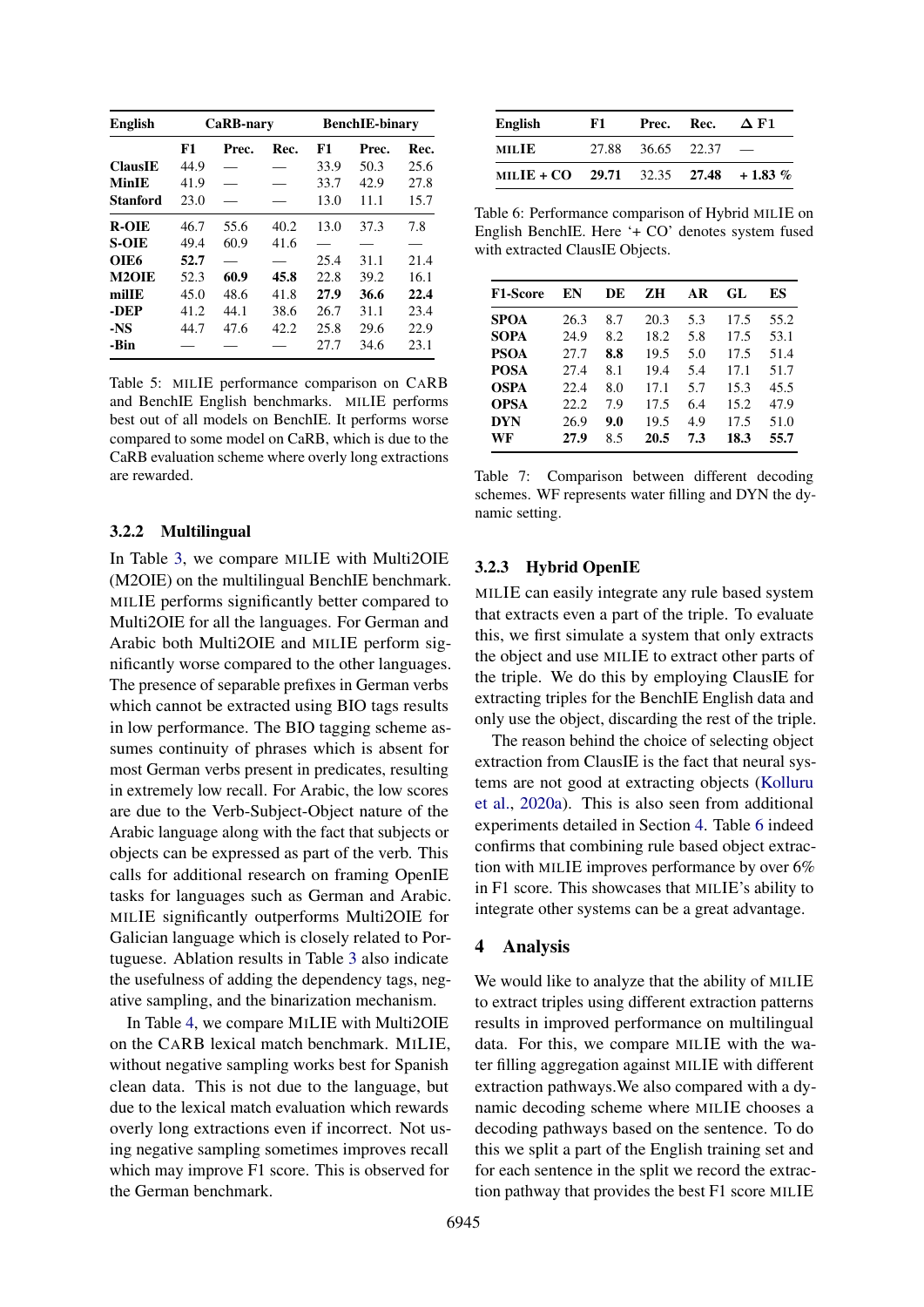<span id="page-7-1"></span>

Figure 3: Percentage error contribution due to incorrect subject, predicate or object for EN, DE, ZH and AR. Most errors occur in the object.

as per CARB evaluation. We then use this as training data for training another mBERT model which classifies each sentence in one of the six classes where each class represents an extraction pathway.

Table [7](#page-6-3) details the performance for different extraction schemes. All the extraction schemes except WF, use only one pathway. DYN provides mixed results across the different languages - for German it is the best approach, whereas for Arabic it is the worst. In contrast, the combination of multiple pathways allows to performing much better than the other approaches on all languages, except German. This demonstrates that combining triple extraction from multiple pathways is better than any single pathway, which in turn confirms that extracting triples repeatedly from the same sentence using multiple extraction pathways is more profitable than using a single extraction pathway.

Additionally, Table [7](#page-6-3) provides an interesting insight: predicate first seems to be the best, followed by subject first and then object first for languages other than Arabic. This also shows how the difficulty of extracting triple slots using transfer learning from English varies with the target language.

Table [7](#page-6-3) suggests that predicates are easier to extract leading to lesser number of errors propagated in the prediction chain. We suspect that this could result from differences in linguistic variability. To test our hypothesis we measured the entropy of the distribution of dependency and part-of-speech tags in the predicate, subject and object slots in the BenchIE English and the multilingual test sets. Results shown in Table [8](#page-7-0) suggest that linguistic complexity of objects is higher than those of predicates and subjects.

<span id="page-7-0"></span>

|    | <b>Subject</b> |       |            | <b>Predicate</b> | Object            |       |  |
|----|----------------|-------|------------|------------------|-------------------|-------|--|
|    | DEP            | POS.  | <b>DEP</b> | <b>POS</b>       | <b>DEP</b>        | POS.  |  |
| EN | 1.719          | 1.588 | 2.443      | 1.831            | 2.286             | 1.861 |  |
| ZН | 2.464          | 1.827 | 2.497      | 1.476            | 2.602             | 1.943 |  |
| DE | 1.587          | 1.567 | 1.811      |                  | 1.457 2.115 2.095 |       |  |

Table 8: Entropy of dependency and part of speech tags for subject, predicate and objects in BenchIE test data. Objects exhibit the highest entropy which indicates their higher complexity.

This is also confirmed in Figure [3,](#page-7-1) where we plot the extraction errors in either subject, predicate or objects among incorrectly extracted triples. Most errors result from extracting incorrect objects compared to predicates and subjects. The percentage sum does not add to hundred because an incorrect triple can contain errors in more than one slot.

## 5 Related Work

OpenIE systems largely come in two flavors, (1) unsupervised OpenIE systems that use fine grained rules based on dependency parse trees [\(Del Corro](#page-8-3) [and Gemulla,](#page-8-3) [2013;](#page-8-3) [Gashteovski et al.,](#page-8-4) [2017;](#page-8-4) [Lauscher et al.,](#page-9-9) [2019\)](#page-9-9), and (2) supervised neural OpenIE systems, trained end-to-end with large training datasets [\(Stanovsky et al.,](#page-9-7) [2018;](#page-9-7) [Ro et al.,](#page-9-6) [2020;](#page-9-6) [Kolluru et al.,](#page-8-6) [2020a\)](#page-8-6). Neural OpenIE systems characterize OpenIE as either a sequence tagging task [\(Stanovsky and Dagan,](#page-9-10) [2016;](#page-9-10) [Ro et al.,](#page-9-6) [2020\)](#page-9-6), span prediction task or a sequence generation task [\(Kolluru et al.,](#page-9-11) [2020b\)](#page-9-11). However all these prior approaches extract a triple in a single step, which does not allow us to study the effect of extracting a specific slot and its effect on extracting the rest of the triple.

Neural generative approaches to OpenIE use sequence-to-sequence models with a copy mechanism for generating triples [\(Sun et al.,](#page-9-12) [2018;](#page-9-12) [Kol](#page-9-11)[luru et al.,](#page-9-11) [2020b\)](#page-9-11). The copy mechanism needs to be learned and is often a source of errors. A series of alternative approaches cast OpenIE as a sequence tagging task where each token is tagged as subject, predicate or object using a BIO like tagging scheme [\(Stanovsky et al.,](#page-9-7) [2018;](#page-9-7) [Ro et al.,](#page-9-6) [2020;](#page-9-6) [Kolluru et al.,](#page-8-6) [2020a\)](#page-8-6). In these systems, all triple slots are extracted simultaneously and it is therefore not possible to condition on easier slots.

More closely related to our work is SpanOIE [\(Zhan and Zhao,](#page-9-8) [2020\)](#page-9-8) and Multi2OIE [\(Ro et al.,](#page-9-6) [2020\)](#page-9-6), which first extracts the predicate and then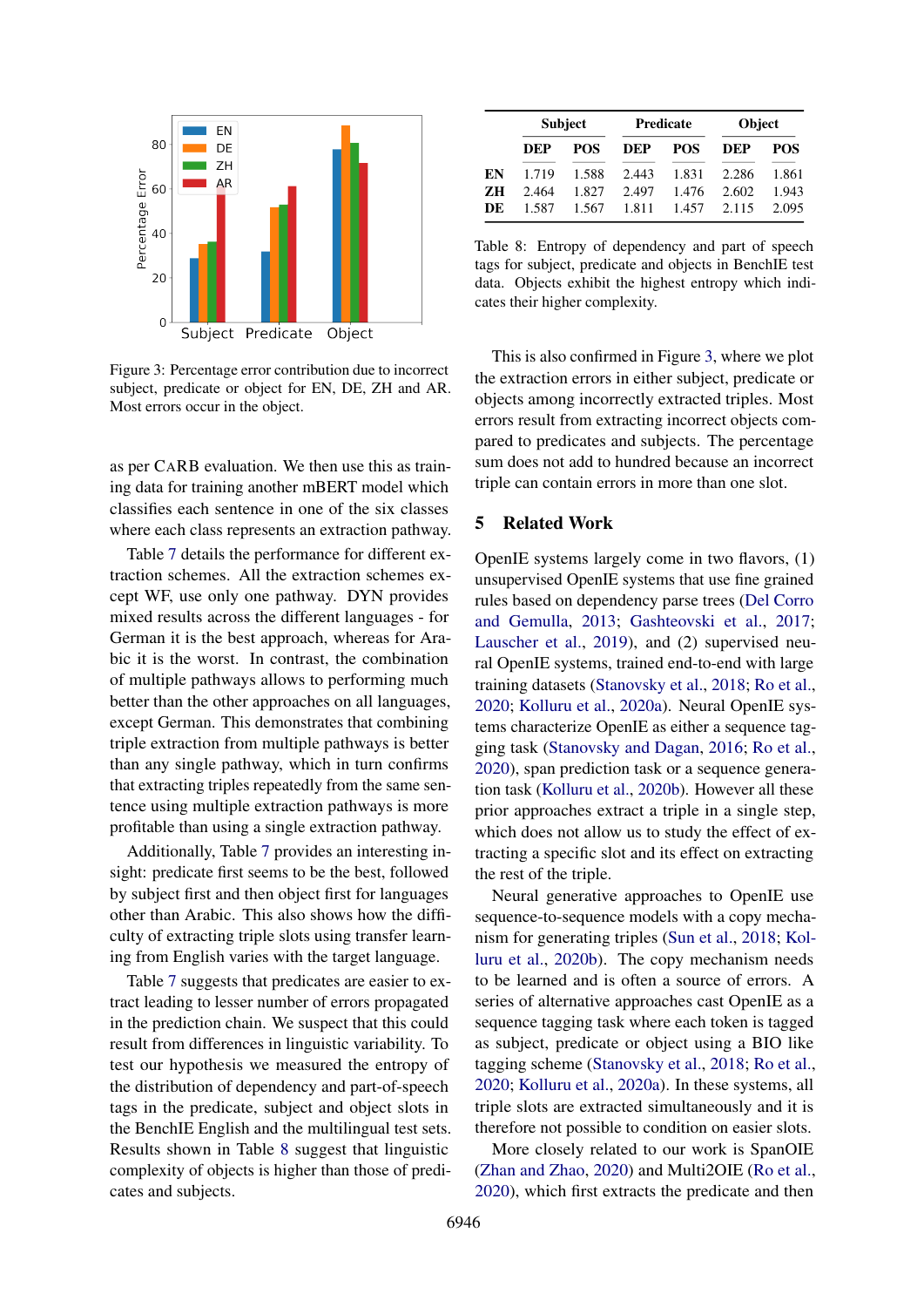all additional arguments. Like us, Multi2OIE [\(Ro](#page-9-6) [et al.,](#page-9-6) [2020\)](#page-9-6) addresses multilinguality by leveraging a pretrained BERT model [\(Devlin et al.,](#page-8-2) [2019\)](#page-8-2) for transfer learning. In contrast, through our iterative nature, it is possible to enrich the extractions in other languages if rule based models or other models (e.g. NER recognizers) exist to provide input for a triple slot. IMOJIE [\(Kolluru et al.,](#page-9-11) [2020b\)](#page-9-11) iteratively extracts entire triples from a sentence: first a triple is extracted, which is added to the input to extract the next triple. In contrast, our work iteratively extracts the slots of a single triple, which allows us to condition on the easier slots and therefore obtain higher quality triples. [\(Kolluru et al.,](#page-8-6) [2020a\)](#page-8-6) propose OpenIE6, a BERT based system, with iterative grid labelling and linguistic constraint based training. Such lingusitic constraints with soft penalties cannot be readily ported to other languages since such constraints use head verb based heuristics. Consequently OIE 6 is evaluated only on English.

## 6 Conclusion

We introduced MILIE, a modular & iterative multilingual OpenIE system. We confirmed our hypothesis that it is beneficial to extract triple slots iteratively which allows us to extract easier slots first. Our experiments on English as well as five low resource languages uncovered that, with the exception of Arabic, triples are easier to extract if the predicate is extracted first followed by the subject and object. More importantly we discovered that extracting triples using multiple extraction pathways is superior than the standard single extractions especially in the multilingual setting. We also demonstrated how MILIE can be combined seamlessly with rule based systems for improving performance. Although our experiments were focused on the OpenIE task, we believe that the insights gained can be translated to other information extraction tasks with coupled extractions. We plan to explore such connections in the future.

# References

<span id="page-8-5"></span>Gabor Angeli, Melvin Jose Johnson Premkumar, and Christopher D. Manning. 2015. [Leveraging Linguis](https://aclanthology.org/P15-1034/)[tic Structure For Open Domain Information Extrac](https://aclanthology.org/P15-1034/)[tion.](https://aclanthology.org/P15-1034/) In *Proceedings of the Annual Meeting of the Association for Computational Linguistics (ACL)*, pages 344–354.

<span id="page-8-7"></span>Sangnie Bhardwaj, Samarth Aggarwal, and Mausam

Mausam. 2019. [CaRB: A Crowdsourced Bench](https://aclanthology.org/D19-1651/)[mark for Open IE.](https://aclanthology.org/D19-1651/) In *Proceedings of the Conference on Empirical Methods in Natural Language Processing and the International Joint Conference on Natural Language Processing (EMNLP-IJCNLP)*, pages 6263–6268.

- <span id="page-8-3"></span>Luciano Del Corro and Rainer Gemulla. 2013. [ClausIE: Clause-Based Open Information Extrac](https://dl.acm.org/doi/10.1145/2488388.2488420)[tion.](https://dl.acm.org/doi/10.1145/2488388.2488420) In *Proceedings of the International World Wide Web Conferences (WWW)*, pages 355–366.
- <span id="page-8-2"></span>Jacob Devlin, Ming-Wei Chang, Kenton Lee, and Kristina Toutanova. 2019. [BERT: Pre-training of](https://aclanthology.org/N19-1423/) [Deep Bidirectional Transformers for Language Un](https://aclanthology.org/N19-1423/)[derstanding.](https://aclanthology.org/N19-1423/) In *Proceedings of the Conference of the North American Chapter of the Association for Computational Linguistics: Human Language Technologies (NAACL-HLT)*, pages 4171–4186.
- <span id="page-8-0"></span>Oren Etzioni, Michele Banko, Stephen Soderland, and Daniel S Weld. 2008. Open information extraction from the web. *Communications of the ACM*, 51(12):68–74.
- <span id="page-8-9"></span>Niklas Friedrich, Kiril Gashteovski, Mingying Yu, Bhushan Kotnis, Carolin Lawrence, Mathias Niepert, and Goran Glavaš. 2021. Annie: An annotation platform for constructing complete open information extraction benchmark. *arXiv preprint arXiv:2109.07464*.
- <span id="page-8-4"></span>Kiril Gashteovski, Rainer Gemulla, and Luciano Del Corro. 2017. [MinIE: Minimizing Facts in Open](https://aclanthology.org/D17-1278/) [Information Extraction.](https://aclanthology.org/D17-1278/) In *Proceedings of the Conference on Empirical Methods in Natural Language Processing (EMNLP)*, pages 2630–2640.
- <span id="page-8-8"></span>Kiril Gashteovski, Mingying Yu, Bhushan Kotnis, Carolin Lawrence, Goran Glavas, and Mathias Niepert. 2021. Benchie: Open information extraction evaluation based on facts, not tokens. *arXiv preprint arXiv:2109.06850*.
- <span id="page-8-1"></span>Tushar Khot, Ashish Sabharwal, and Peter Clark. 2017. [Answering complex questions using open informa](https://doi.org/10.18653/v1/P17-2049)[tion extraction.](https://doi.org/10.18653/v1/P17-2049) In *Proceedings of the 55th Annual Meeting of the Association for Computational Linguistics (Volume 2: Short Papers)*, pages 311–316, Vancouver, Canada. Association for Computational Linguistics.
- <span id="page-8-10"></span>Diederick P Kingma and Jimmy Ba. 2015. Adam: A method for stochastic optimization. In *3rd International Conference on Learning Representations, ICLR*.
- <span id="page-8-6"></span>Keshav Kolluru, Vaibhav Adlakha, Samarth Aggarwal, and Soumen Chakrabarti. 2020a. [OpenIE6: Iterative](https://aclanthology.org/2020.emnlp-main.306/) [Grid Labeling and Coordination Analysis for Open](https://aclanthology.org/2020.emnlp-main.306/) [Information Extraction.](https://aclanthology.org/2020.emnlp-main.306/) In *Proceedings of the Conference on Empirical Methods in Natural Language Processing (EMNLP)*, pages 3748–3761.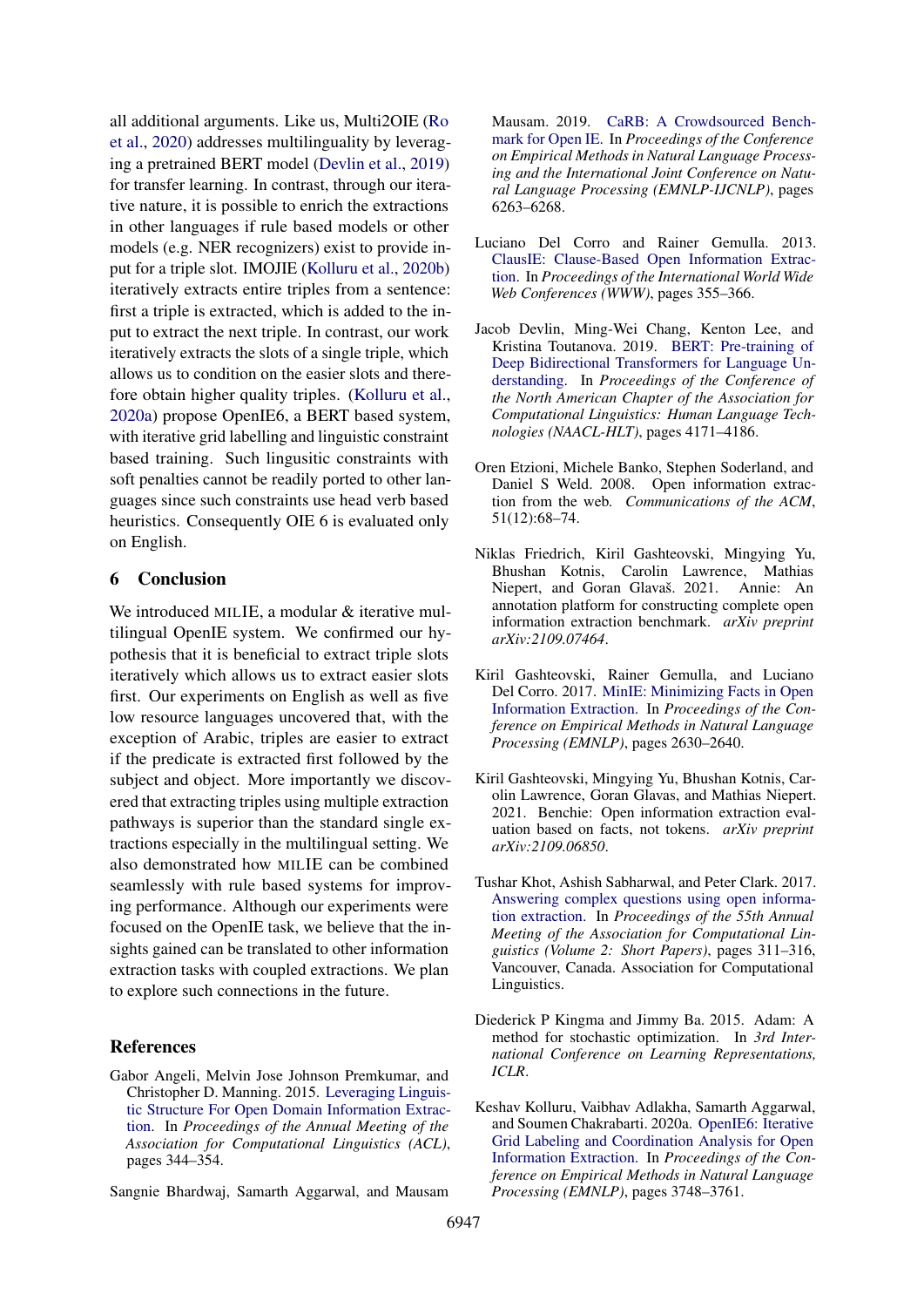- <span id="page-9-11"></span>Keshav Kolluru, Samarth Aggarwal, Vipul Rathore, Mausam, and Soumen Chakrabarti. 2020b. IMo-JIE: Iterative Memory-Based Joint Open Information Extraction. In *Proceedings of the Annual Meeting of the Association for Computational Linguistics (ACL)*, pages 5871–5886.
- <span id="page-9-4"></span>Anurag Kumar, D Manjunath, and Joy Kuri. 2008. *Wireless networking*. Elsevier.
- <span id="page-9-9"></span>Anne Lauscher, Yide Song, and Kiril Gashteovski. 2019. [MinScIE: Citation-centered Open Informa](https://ieeexplore.ieee.org/abstract/document/8791192)[tion Extraction.](https://ieeexplore.ieee.org/abstract/document/8791192) In *2019 ACM/IEEE Joint Conference on Digital Libraries (JCDL)*, pages 386–387. IEEE.
- <span id="page-9-0"></span>Mausam Mausam. 2016. Open information extraction systems and downstream applications. In *Proceedings of the Twenty-Fifth International Joint Conference on Artificial Intelligence*, IJCAI'16, page 4074–4077. AAAI Press.
- <span id="page-9-3"></span>Madhav Nimishakavi, Uday Singh Saini, and Partha Talukdar. 2016. [Relation schema induction using](https://doi.org/10.18653/v1/D16-1040) [tensor factorization with side information.](https://doi.org/10.18653/v1/D16-1040) In *Proceedings of the 2016 Conference on Empirical Methods in Natural Language Processing*, pages 414– 423, Austin, Texas. Association for Computational Linguistics.
- <span id="page-9-6"></span>Youngbin Ro, Yukyung Lee, and Pilsung Kang. 2020. [Multiˆ2OIE: Multilingual open information extrac](https://aclanthology.org/2020.findings-emnlp.99/)[tion based on multi-head attention with BERT.](https://aclanthology.org/2020.findings-emnlp.99/) In *Findings of the Association for Computational Linguistics: EMNLP 2020*, pages 1107–1117, Online. Association for Computational Linguistics.
- <span id="page-9-10"></span>Gabriel Stanovsky and Ido Dagan. 2016. [Creating a](https://aclanthology.org/D16-1252/) [Large Benchmark for Open Information Extraction.](https://aclanthology.org/D16-1252/) In *Proceedings of the International Conference on Empirical Methods in Natural Language Processing (EMNLP)*, pages 2300–2305.
- <span id="page-9-7"></span>Gabriel Stanovsky, Julian Michael, Luke Zettlemoyer, and Ido Dagan. 2018. [Supervised Open Information](https://aclanthology.org/N18-1081/) [Extraction.](https://aclanthology.org/N18-1081/) In *Proceedings of the Conference of the North American Chapter of the Association for Computational Linguistics: Human Language Technologies (NAACL-HLT)*, pages 885–895.
- <span id="page-9-12"></span>Mingming Sun, Xu Li, Xin Wang, M. Fan, Y. Feng, and P. Li. 2018. Logician: A unified end-to-end neural approach for open-domain information extraction. *Proceedings of the Eleventh ACM International Conference on Web Search and Data Mining*.
- <span id="page-9-1"></span>Yumo Xu and Mirella Lapata. 2021. Generating Query Focused Summaries from Query-Free resources. In *Proceedings of the 59th Annual Meeting of the Association for Computational Linguistics and the 11th International Joint Conference on Natural Language Processing (ACL)*, pages 6096–6109.
- <span id="page-9-2"></span>Zhao Yan, Duyu Tang, Nan Duan, Shujie Liu, Wendi Wang, Daxin Jiang, Ming Zhou, and Zhoujun Li. 2018. Assertion-based qa with question-aware open

information extraction. In *Proceedings of the AAAI Conference on Artificial Intelligence*, volume 32.

<span id="page-9-8"></span>Junlang Zhan and Hai Zhao. 2020. [Span Model for](https://arxiv.org/abs/1901.10879) [Open Information Extraction on Accurate Corpus.](https://arxiv.org/abs/1901.10879) In *Proceedings of the AAAI Conference on Artificial Intelligence (AAAI)*, pages 9523–9530.

## <span id="page-9-5"></span>A Appendix

#### A.1 Training Details

MILIE is expected to predict slots iteratively conditioned on prior extracted slots of a triple, therefore it needs to be trained with similar examples. Exhaustively listing all possible combinations of prior extracted slots and slots to be extracted is prohibitively expensive. Therefore we use a sampling procedure that ensures the model sees a variety of combinations during training.

For every example in the Re-2016 training dataset we do the following

- 1. Sample an slot as target (for extraction) with the following probabilities (subject: 1/3, predicate: 5/12, object: 5/12)
- 2. Sample two slots, one that is assumed to be extracted and other the target that needs to be extracted conditioned on the first.
- 3. Sample three slots, first two assumed to be extracted and the third is the target conditioned on first two.
- 4. If the example contains n-ary arguments, the subject, predicate and object are assumed to be extracted and the n-ary arguments are treated as targets.

When a slot is sampled for target extraction, all instances of the slot are expected to be extracted. For example, if the target is the subject and if the example consists of multiple subjects then the targets are multiple subjects. However the sampled slots assumed to be extracted must be single instances, and if there are multiple instances, then each instance is considered for conditioning one after the other. Table [9](#page-10-0) details the sampling probabilities for two and three slots. The sampling probabilities were not tuned, but rather chosen based on heuristics. Post sampling, we obtain training dataset with about 5 and a half million examples.

#### Negative Sampling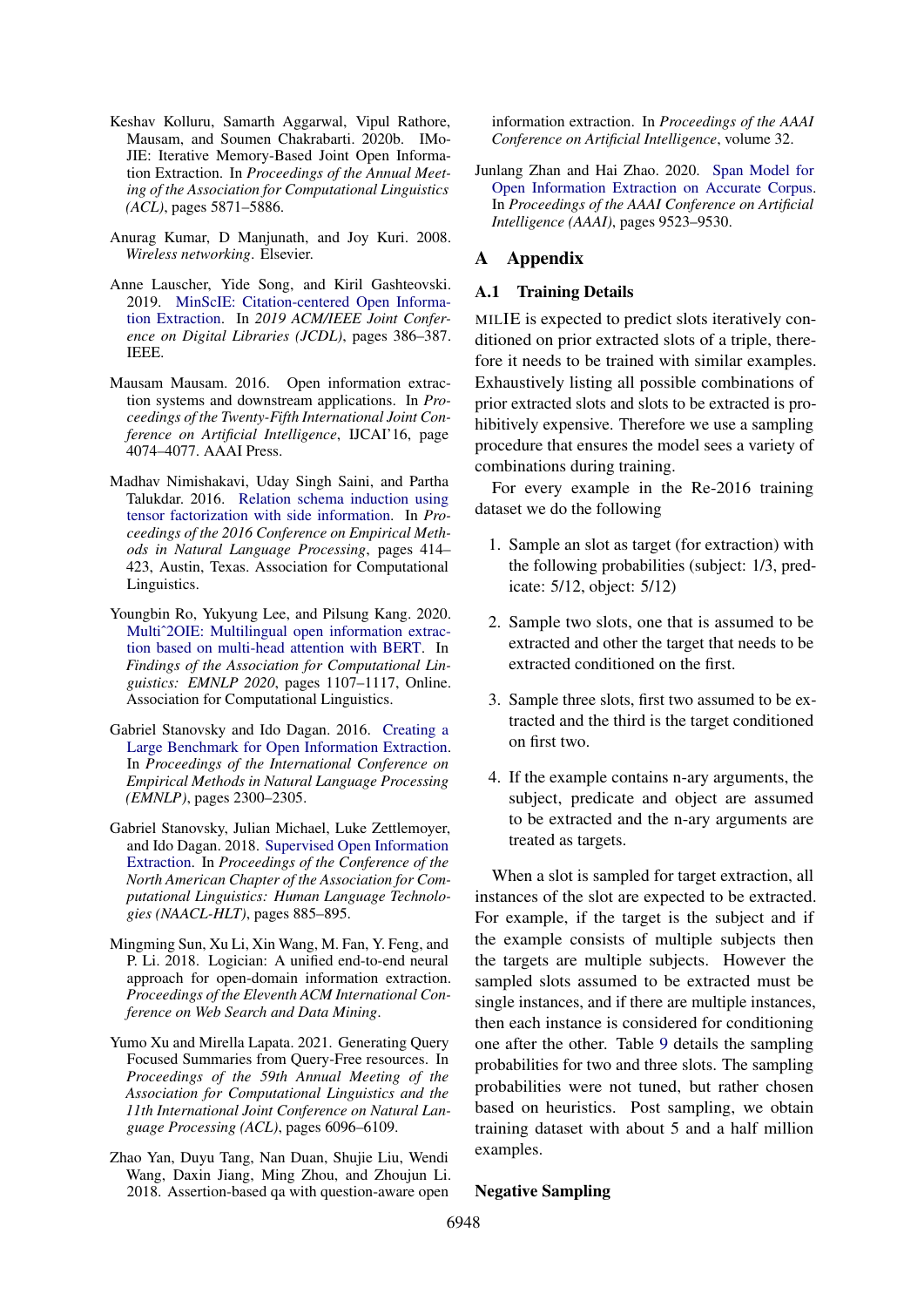<span id="page-10-0"></span>

| <b>Extracted Slots</b> | <b>Target Slot</b> | <b>Probability</b> |
|------------------------|--------------------|--------------------|
| subject                | object             | 3/12               |
| subject                | predicate          | 1/12               |
| object                 | subject            | 2/12               |
| object                 | predicate          | 1/12               |
| predicate              | subject            | 2/12               |
| predicate              | object             | 3/12               |
| (subject, object)      | predicate          | 2/12               |
| (subject, predicate)   | object             | 6/12               |
| (object, predicate)    | subject            | 4/12               |

Table 9: Sampling Probabilities for training data.

<span id="page-10-1"></span>

| <b>Target</b> | <b>Corruption</b> | Prob. |
|---------------|-------------------|-------|
| object        | Invert            | 1/12  |
|               | <b>Invert</b>     | 3/12  |
| subject       | Randomize         | 2/12  |
| predicate     | Switch            | 1/12  |
| object        | Switch            | 3/12  |
| subject       | Switch            | 2/12  |
|               | predicate         |       |

Table 10: Negative Sampling Probabilities.

We provide MILIE with negative samples during training for reducing error amplification arising out of iterative prediction. In this case the target is always blank, i.e., all the tokens are marked as 'outside'. Thus the sampling revolves around creating incorrectly extracted slots. We sample negatives for every example in the training data and then select k negative samples uniformly at random.  $k$  is treated as a hyperparameter.

Table [10](#page-10-1) provides the sampling probabilities for different slot arrangements. We use three corruption procedure for generating incorrectly marked slots, namely, invert, randomize and switch. The invert method consist of swapping the extracted slot with the target slot. For example, if the extracted slot is subject and target slot is object, then the object is marked as subject. The randomize method consists of choosing a random span of tokens near the actual slot. Finally the switch method involves switching one of the extracted slot with a slot from another triple associated with the sentence. For example, in the case of (subject, object), the object of this triple is switched with an object of another triple associated with the same sentence. It is possible that the same subject maybe associated with the new object as well. We check if this is true, and if true we filter out such positives.

<span id="page-10-2"></span>

| Num. NS (k)    | <b>Learning Rate</b> | F1    |
|----------------|----------------------|-------|
| $\overline{0}$ | $1 \times 10^{-5}$   | 39.88 |
| $\overline{0}$ | $3 \times 10^{-5}$   | 44.70 |
| $\overline{0}$ | $9 \times 10^{-5}$   | 40.76 |
| 10K            | $1 \times 10^{-5}$   | 43.45 |
| 10K            | $3 \times 10^{-5}$   | 47.03 |
| 10K            | $9 \times 10^{-5}$   | 47.19 |
| 100K           | $1 \times 10^{-5}$   | 48.03 |
| 100K           | $3 \times 10^{-5}$   | 47.30 |
| 100K           | $9 \times 10^{-5}$   | 45.87 |
| 1M             | $1 \times 10^{-5}$   | 46.01 |
| 1M             | $3 \times 10^{-5}$   | 46.16 |
| 1M             | $9 \times 10^{-5}$   | 45.26 |

## A.2 Hyperparameter Tuning

We train and evaluate MILIE on an NVIDIA Titan RTX with 24 GB GPU RAM. The training is done for a maximum of two epochs and each epoch takes about 9-10 hours. The maximum sentence length using the English train and validation dataset is found to be about 100. Due to the addition of extracted triple element markers we allow a slack of 20 tokens, thus fixing the maximum sentence length to 120. We use a maximum possible batch size that fits inside the GPU, which results in batch size of 192. We use ADAM [\(Kingma and Ba,](#page-8-10) [2015\)](#page-8-10) as the optimizer with linear warmup and tune the learning rate. The linear warmup fraction is fixed at 0.1. We also treat the number of negative samples,  $k$ , as a hyperparameter and tune it. We choose the best hyperparameters based on the F1 score. Table [11](#page-10-2) provides details on the recall scores for every hyperparameter arrangement.